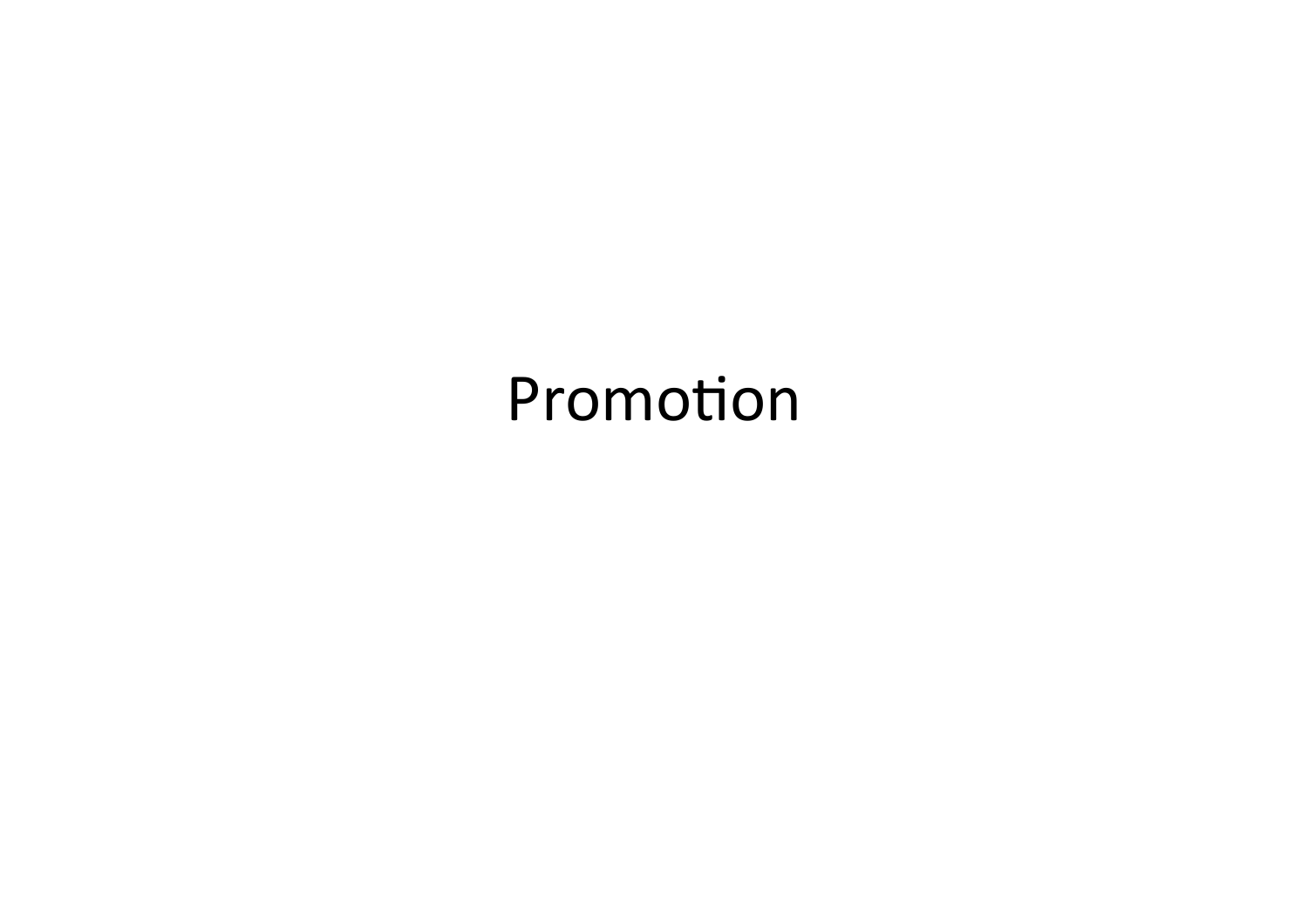About the fairest and most functional university process I've encountered (given the criteria!)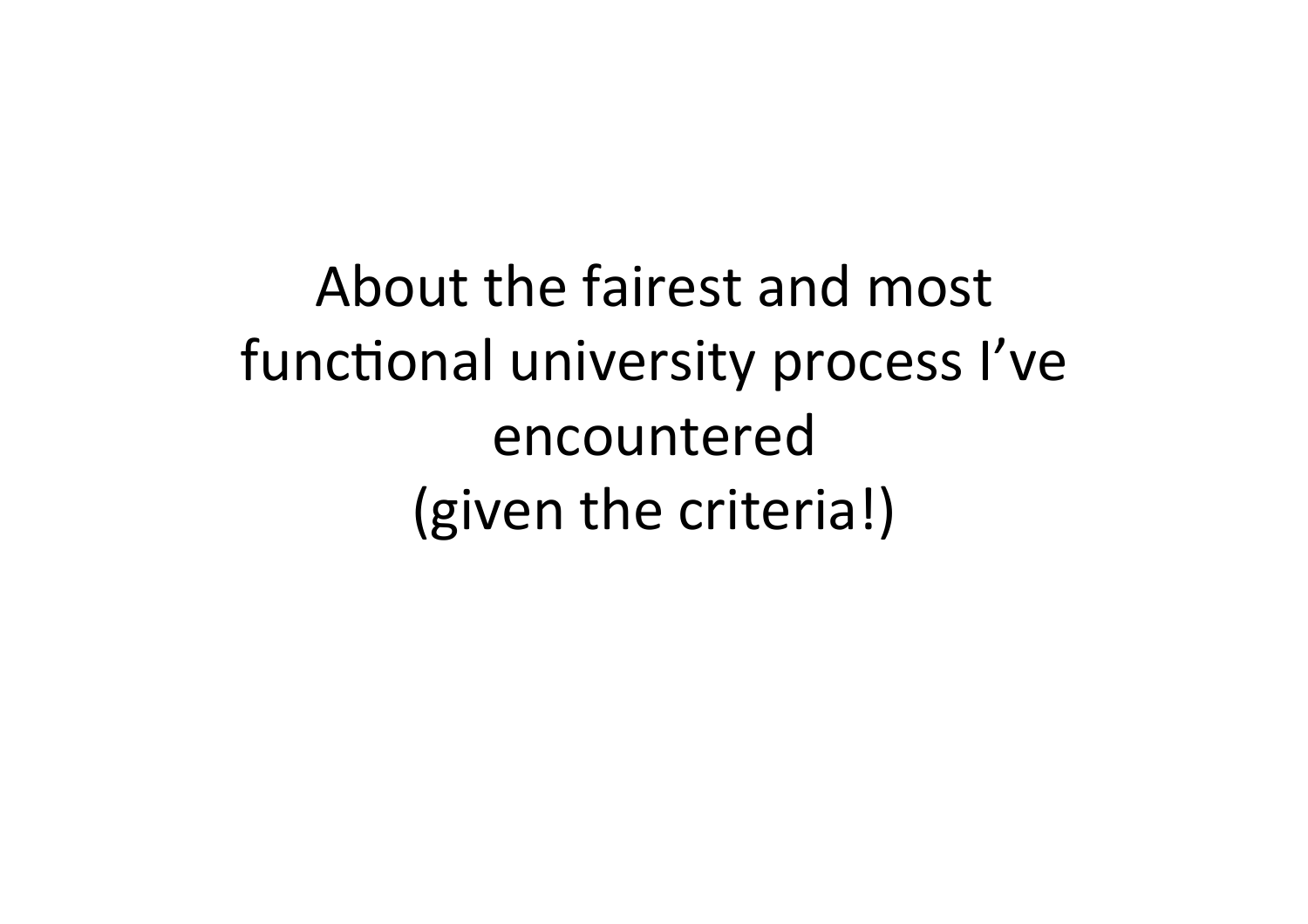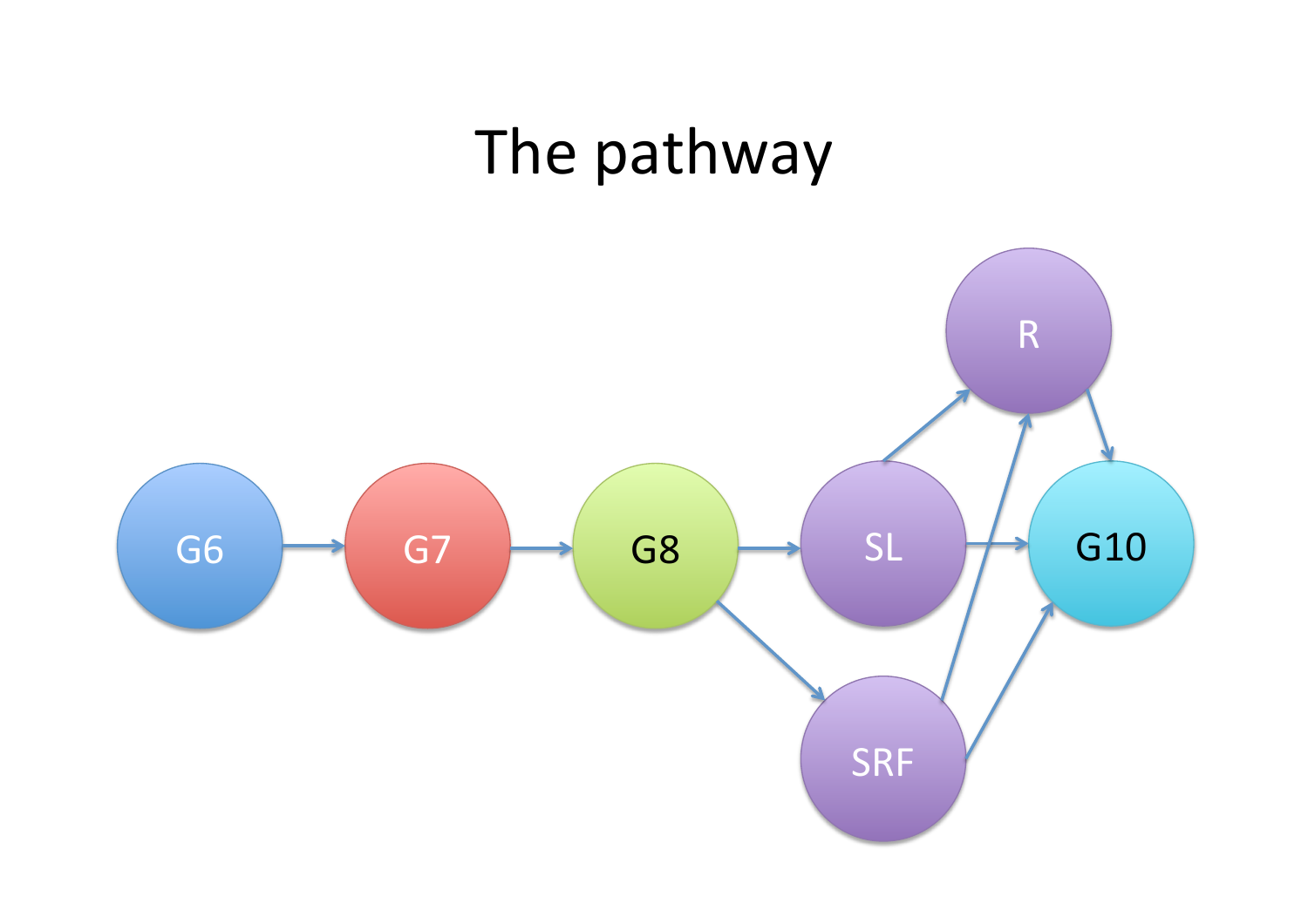| <b>Academic Year</b> | <b>Position Sought</b>        | <b>Successful</b> | <b>Gender</b> |
|----------------------|-------------------------------|-------------------|---------------|
| 2010-11              | Research Associate (G7)       | Yes               | F             |
|                      | Research Fellow (G8)          | Yes               | M             |
|                      | Senior Research Fellow (G9)   | Yes               | F             |
|                      | Reader (G9)                   | Yes               | F             |
| 2011-12              | Senior Lecturer (G9)          | Yes               | M             |
| 2012-13              | Bioinformatician (G8)         | Yes               | M             |
|                      | Senior Lecturer (G9)          | Yes               | M             |
|                      | Senior Lecturer (G9)          | Yes               | F             |
| 2013-14              | Lecturer (G8)                 | Yes               | F             |
|                      | Reader (G9)                   | <b>No</b>         | M             |
|                      | Professor (G10)               | Yes               | F             |
|                      | Professor (G10)               | Yes               | F             |
|                      | Professor (G10)               | <b>No</b>         | F             |
| 2014-15              | Research Associate (G7)       | Yes               | F             |
|                      | Research Associate (G7)       | <b>No</b>         | F             |
|                      | <b>Research Fellow</b>        | Yes               | M             |
|                      | <b>Research Fellow</b>        | Yes               | F             |
|                      | <b>Senior Research Fellow</b> | Yes               | M             |
|                      | Reader                        | Yes               | F             |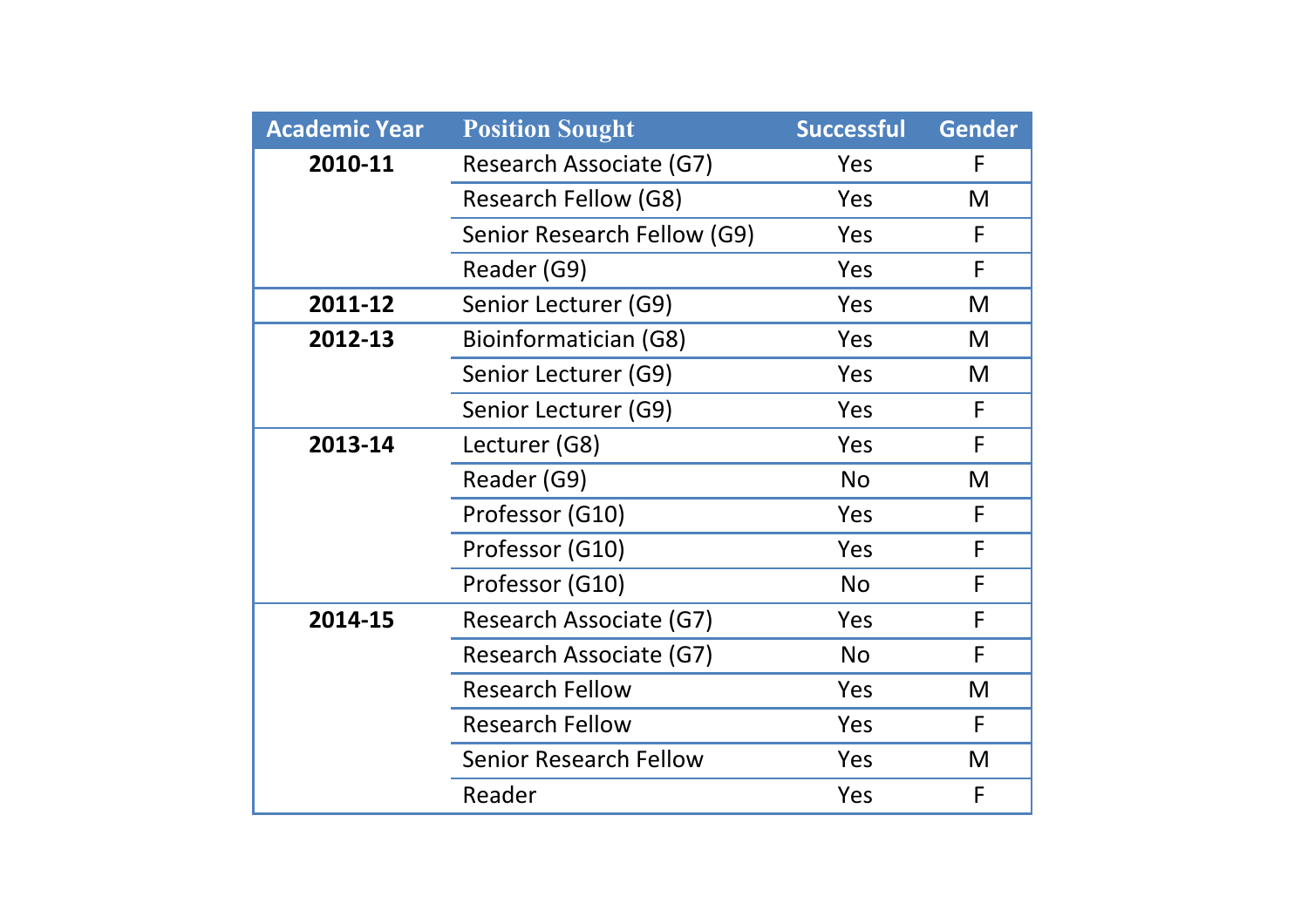# Career progression

- Progression • Career progression is a continuous process, not just about promotion…
- Development in post
- New experiences, environments, etc
- Promotion in post
- Appointment to new post
- Broad variety of career routes and destinations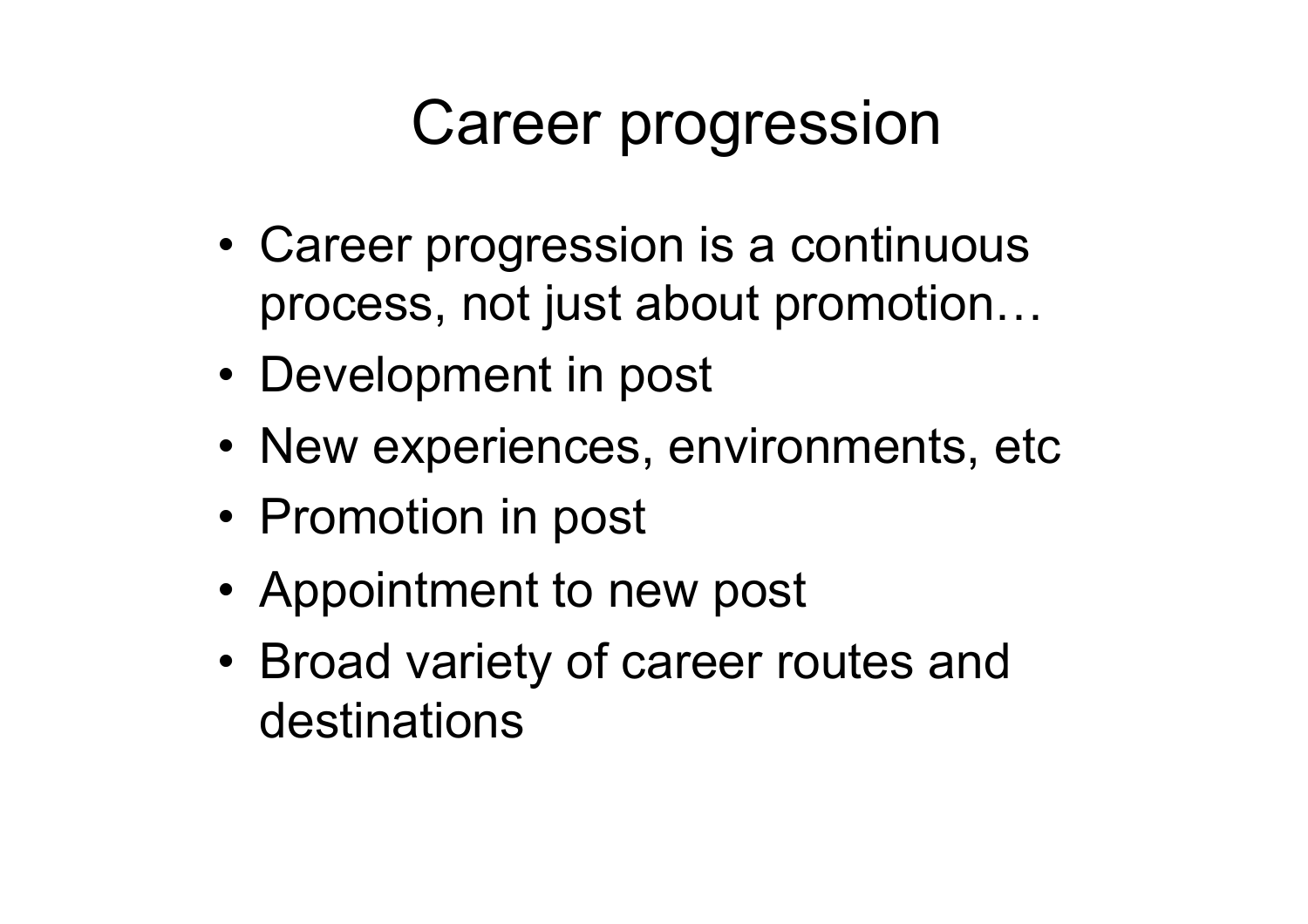# The criteria

- Output
- Awards
- Supervision
- Knowledge Exchange & Impact
- Learning & Teaching
- Leadership Management and Citizenship
- Esteem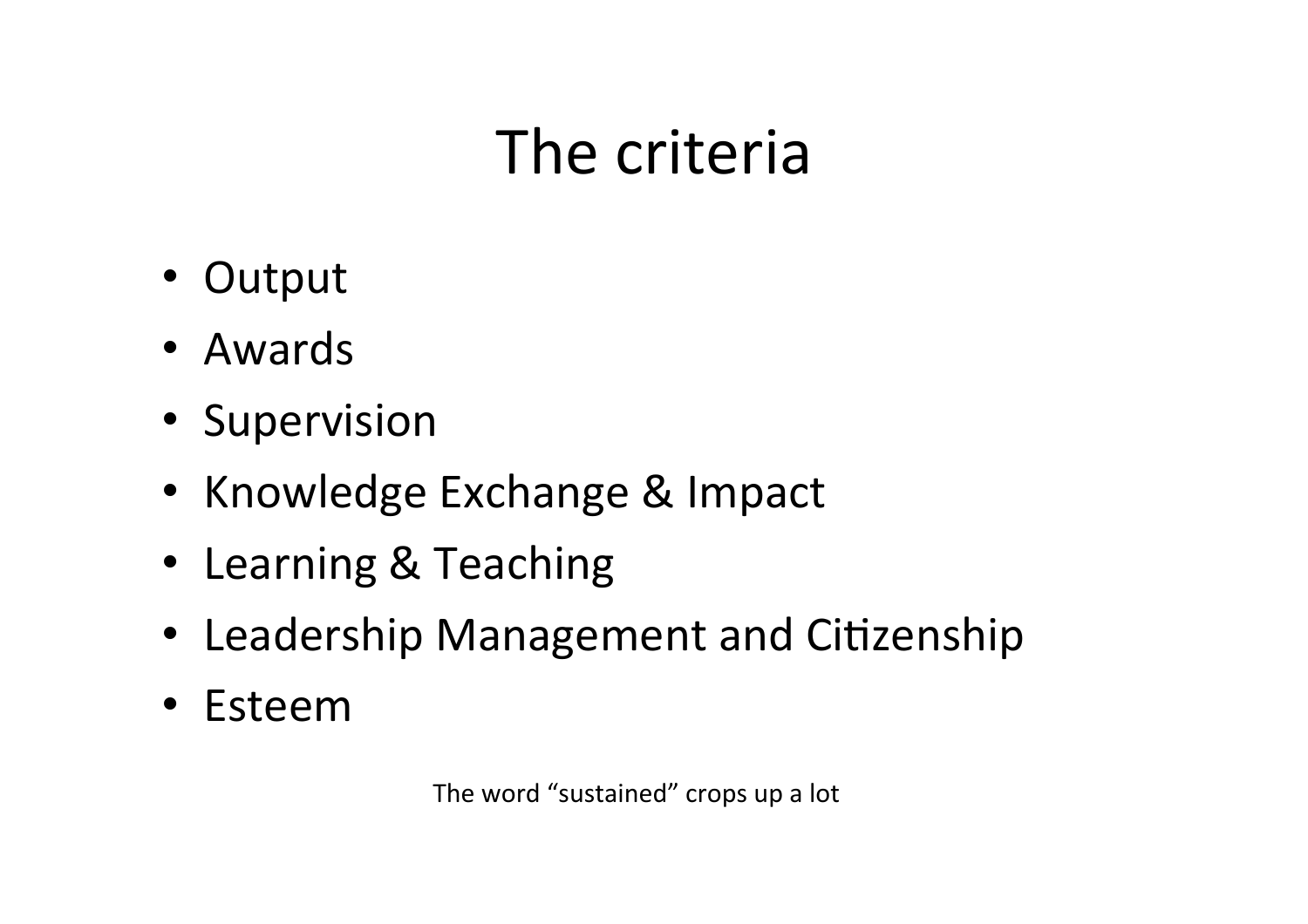# The criteria

- Study them
- Identify gaps and work to fill them
- Address the gaps in advance
- Manage them!
- Ask to be involved in PGR supervision http://www.gla.ac.uk/media/media\_482766\_en.pdf
- Ask to be involved in grant preparation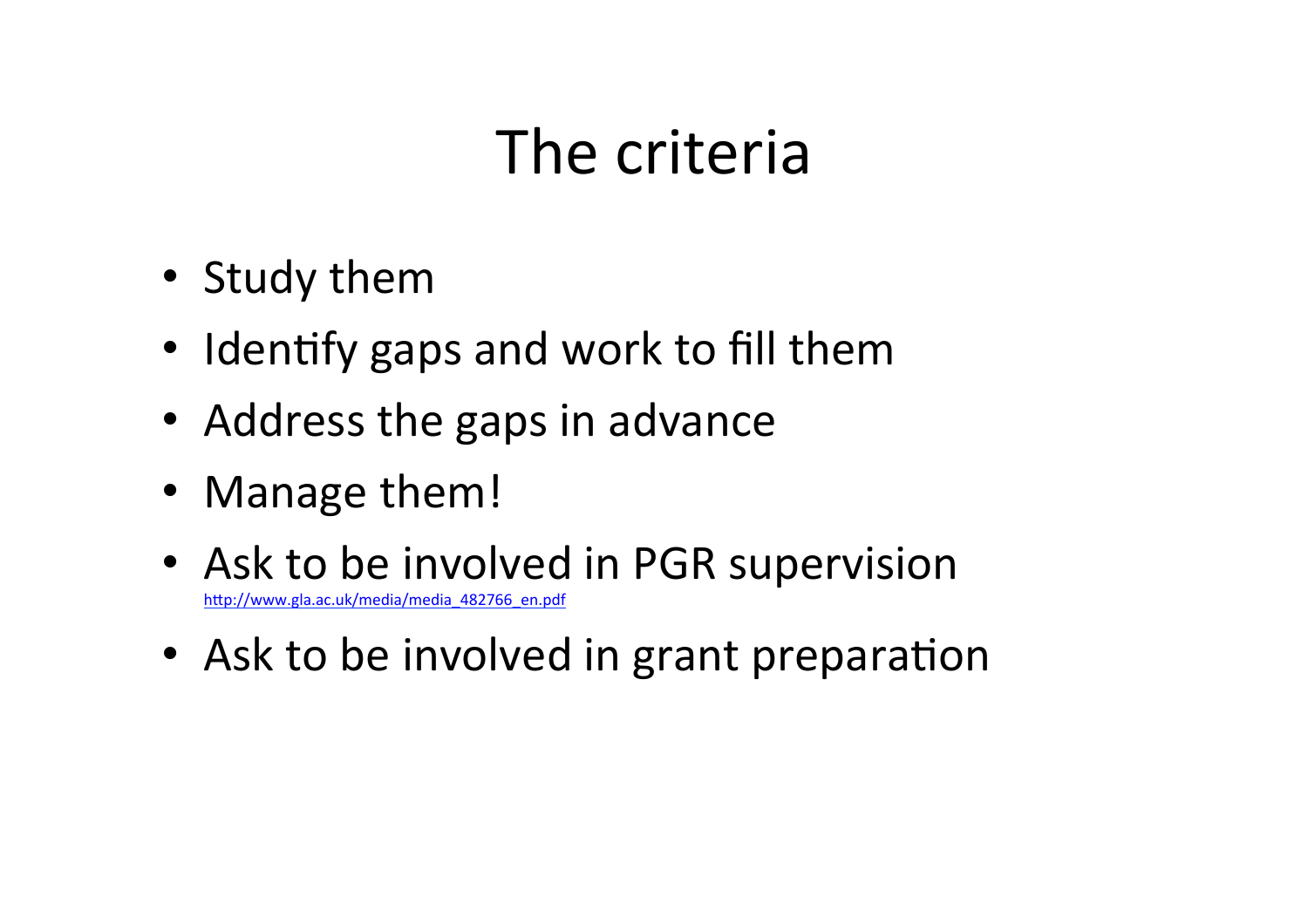### Russell Group Benchmarking INCOME (2015/16 – check for annual updates)

| <b>INCOME</b><br>£1000s<br>(pa) | UG  | <b>RG</b><br>median | <b>RG upper</b><br>quartile | <b>RG 90%</b><br>percentile |
|---------------------------------|-----|---------------------|-----------------------------|-----------------------------|
| Veterinary<br>science           | 150 | 111                 | 142                         | 202                         |
| <b>Bioscience</b>               | 238 | 178                 | 238                         | 284                         |

(and what are we??)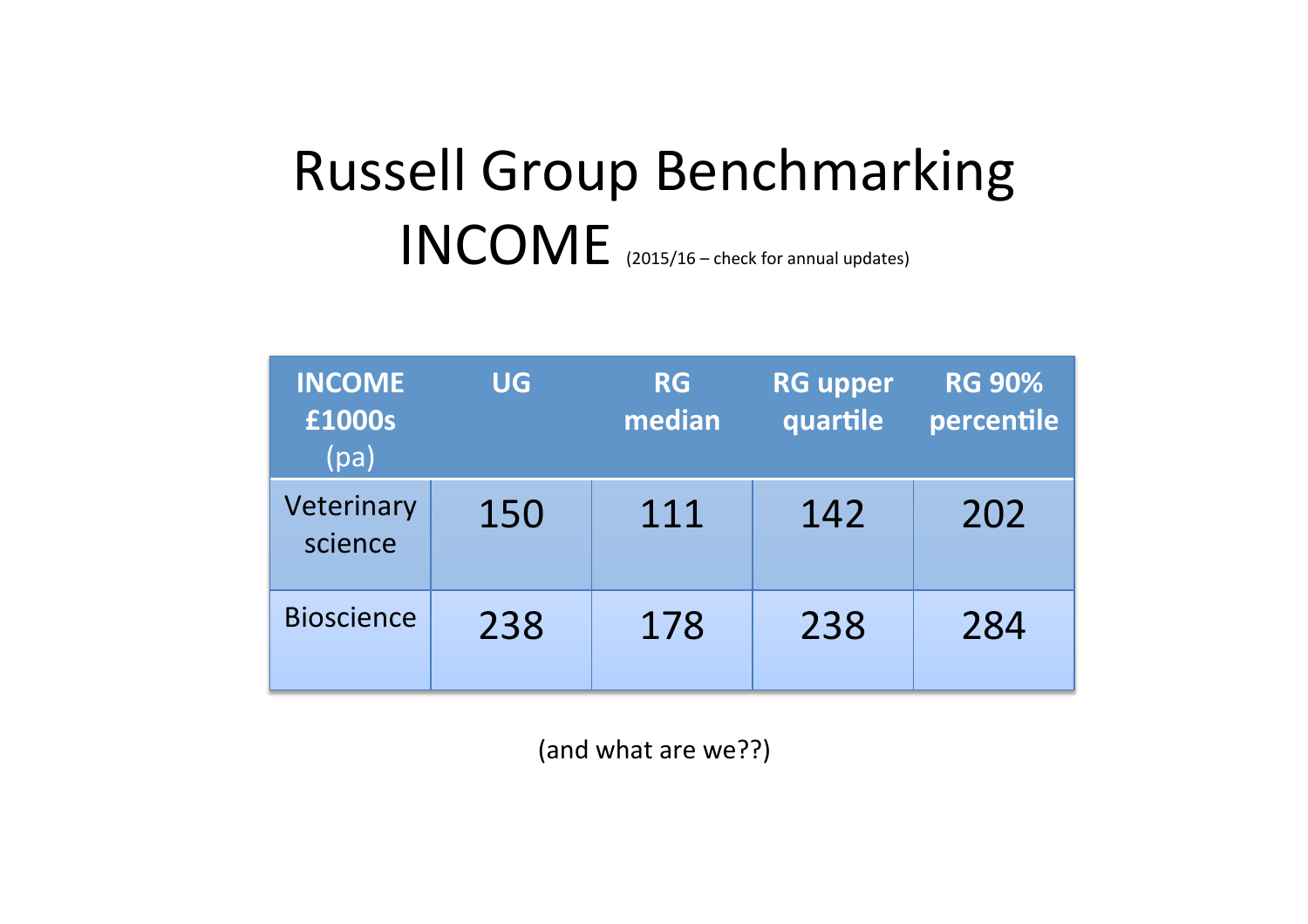### Russell Group Benchmarking PGR supervision (2015/16 – check for annual updates)

| <b>PGR</b>            | UG   | <b>RG</b><br>median | <b>RG upper</b><br>quartile |
|-----------------------|------|---------------------|-----------------------------|
| Veterinary<br>science | 1.54 | 0.95                | 1.41                        |
| <b>Bioscience</b>     | 3.43 | 2.33                | 2.49                        |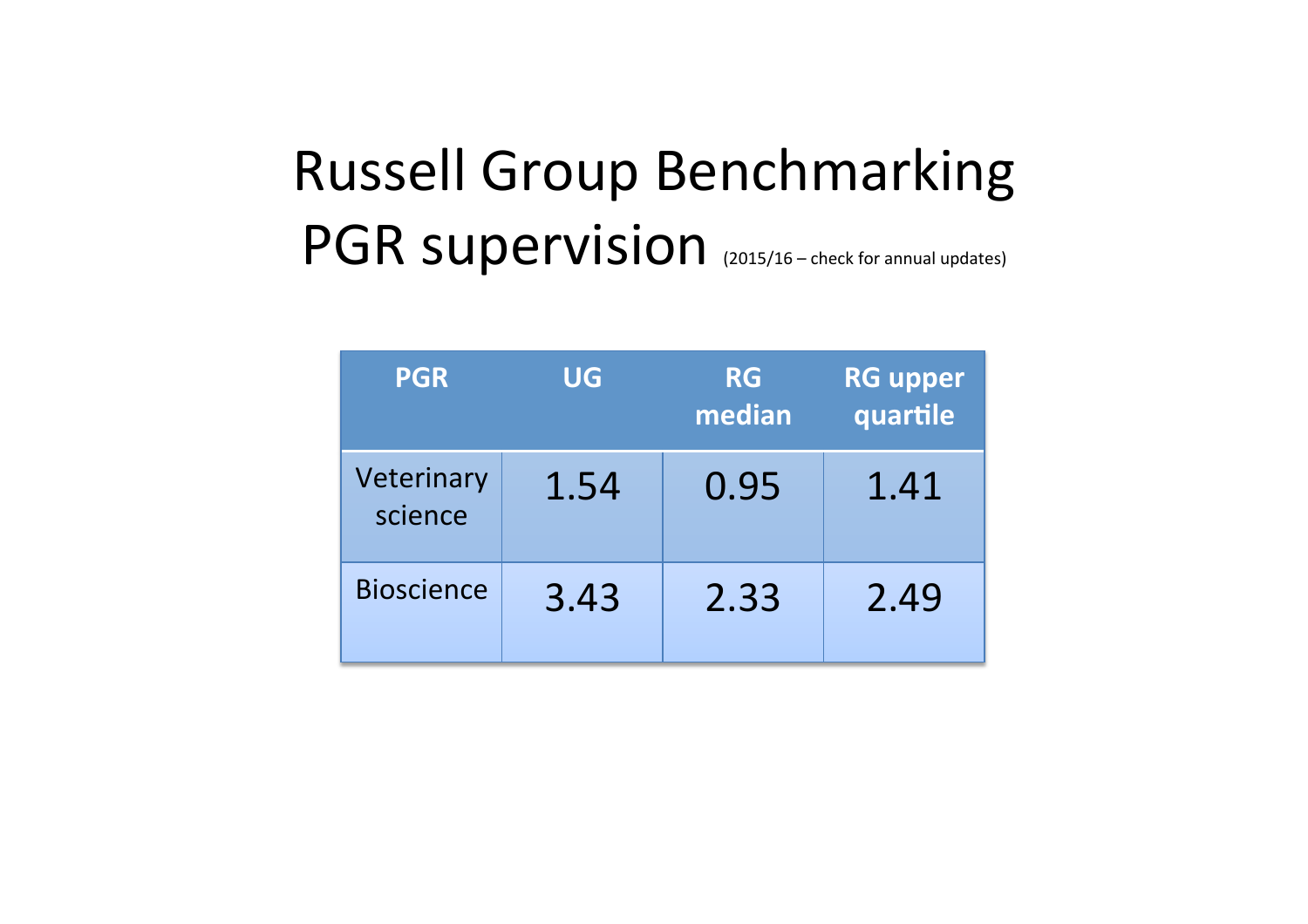## Preparing for promotion

- Look at the criteria
- Discuss at P&DR
- Discuss with mentor
- Discuss with colleagues who have succeeded in promotion
- Discuss with me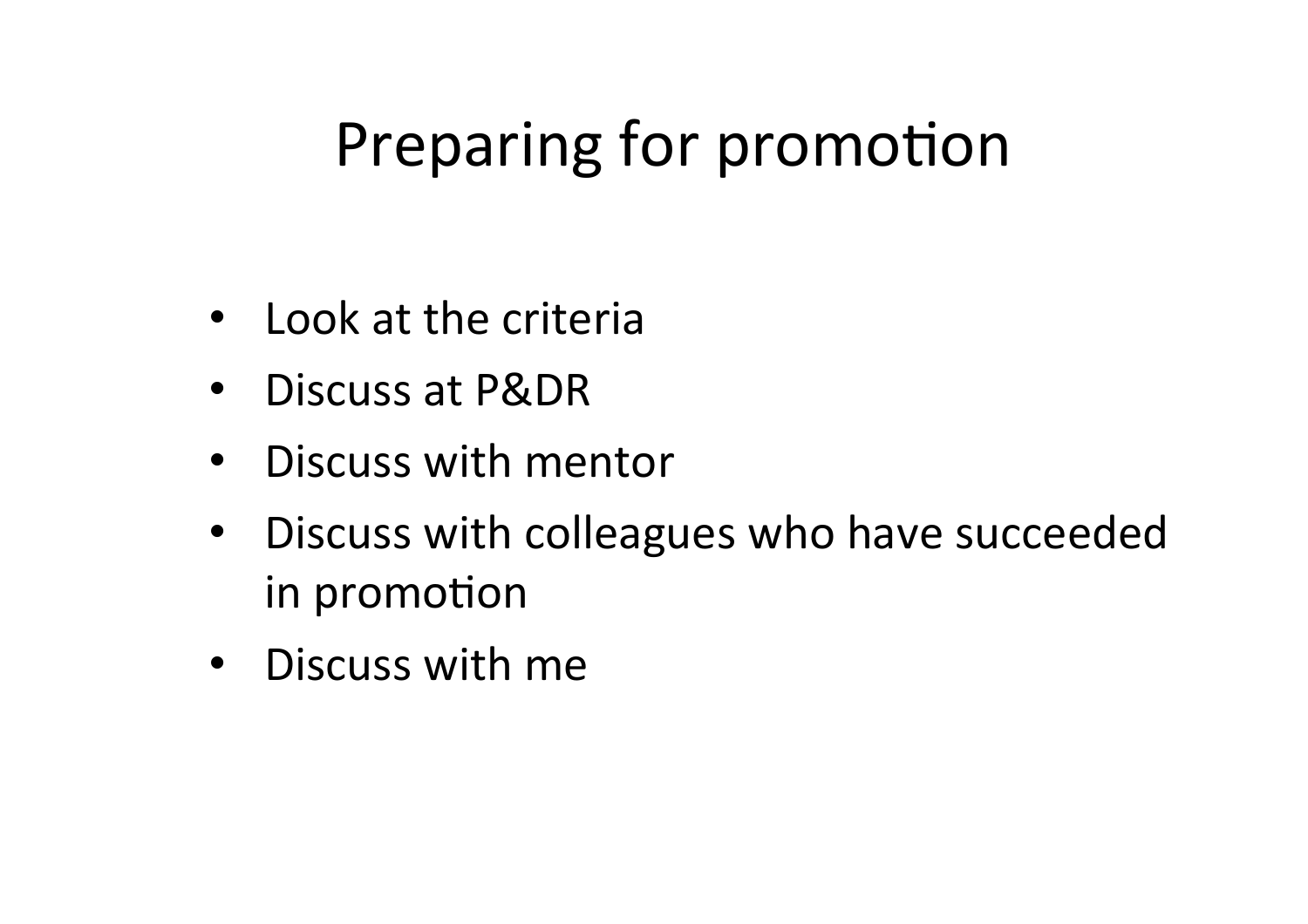# Applying for promotion

- Start early  $-$  very early
- Ask around  $-$  ask to see other applications
- Adhere strictly to the instructions
- Ensure publications are up-to-date on Enlighten
- Pass it by your Dol for feedback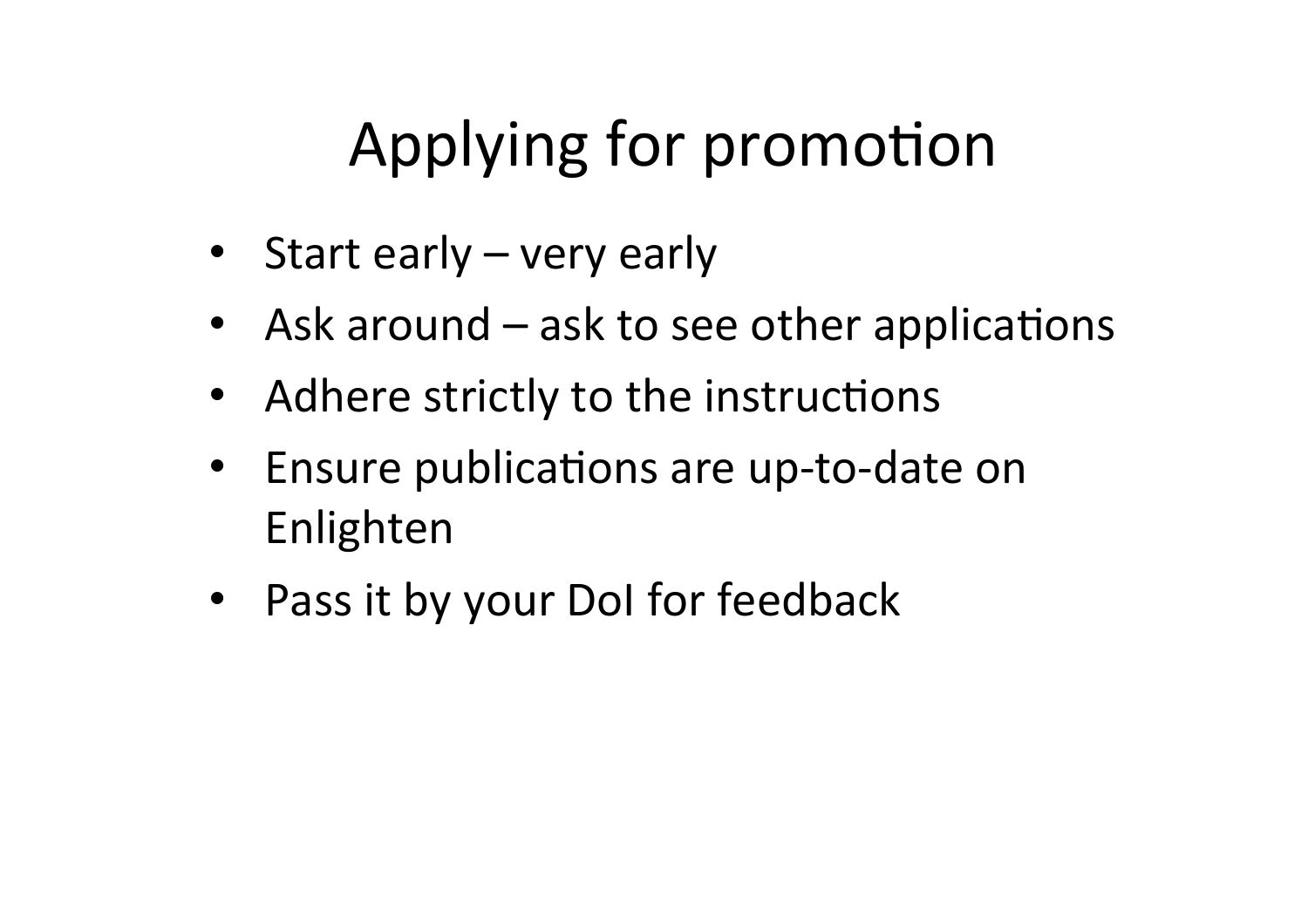#### $ins from HR$ Tips from HR ..

- Applicant's Statement try not to repeat information already provided
- Ensure you have time to fully prepare don't wait until close to the deadline
- Use 'I' rather than 'we'
- Be explicit about your achievements
- Remember decisions are based on the content of your application form
- Ask a 'critical friend' to comment on your application and give you feedback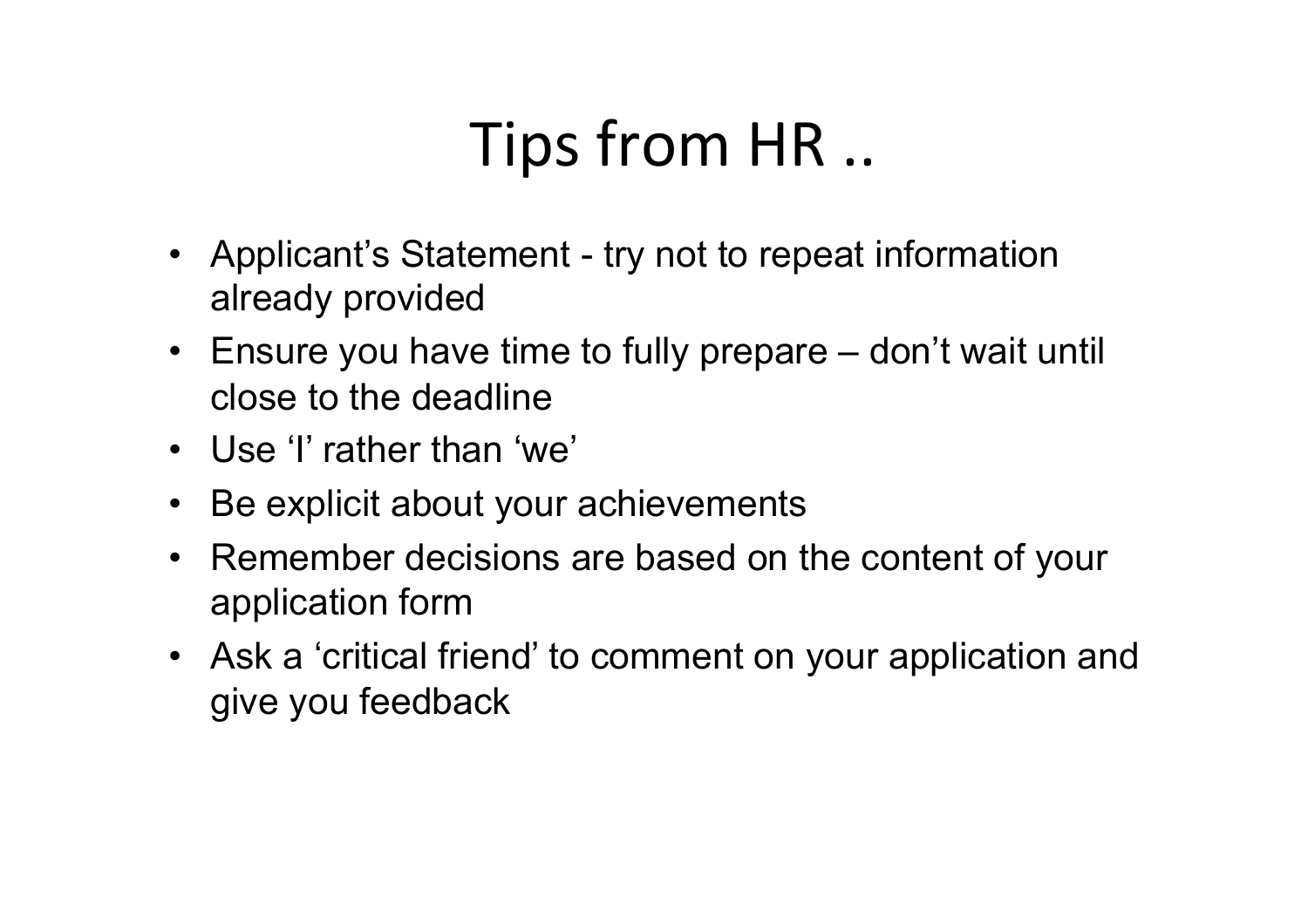### Special circumstances ..

- An opportunity to highlight any circumstances which you wish to be considered, for example:
- Part-time working
- Maternity/adoption leave or long term illness absence
- Reduced outputs due to ill health or other significant reason
- In general the required performance level remains the same however the sets the context re lesser volume of outputs during the period – each case is considered individually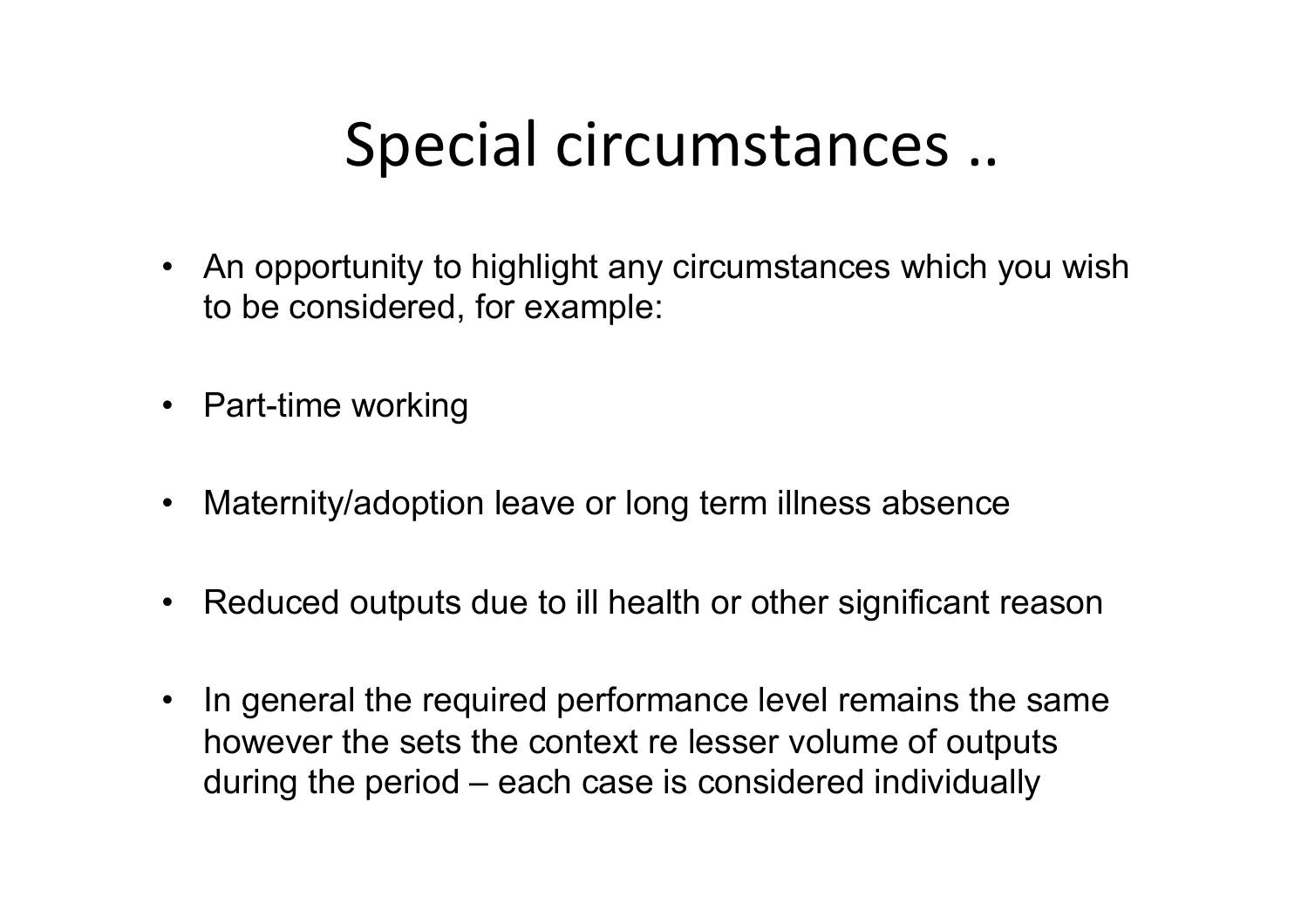### Applicants statement

- Punchy summary
- Special circumstances
- Fit to Institute College strategy
- Greater narrative to activities
- Evidence of unrealized ambition
- Future plans (sense of career trajectory)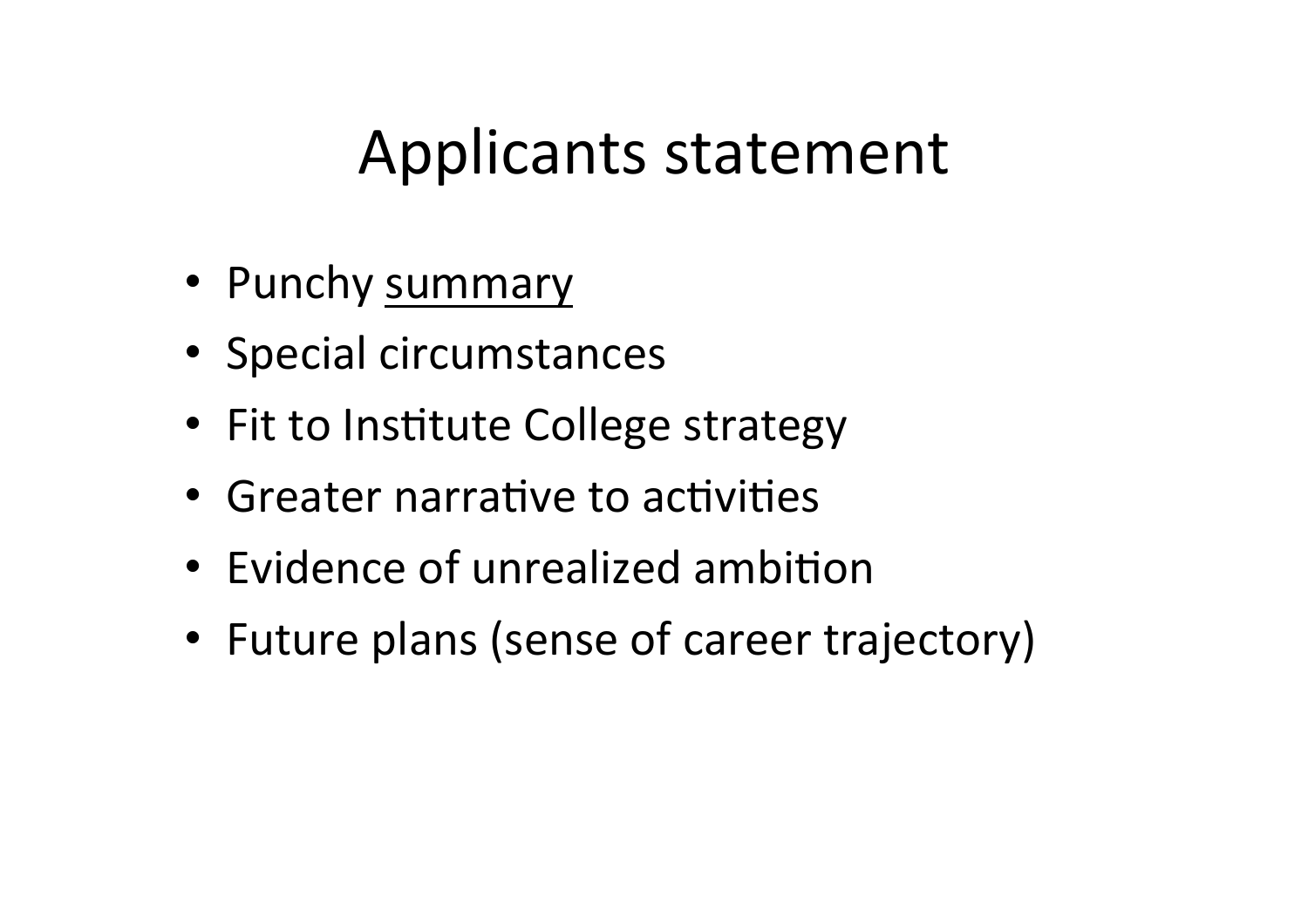# Myths

- If you have a career break, it's more difficult to get *promotion.*
- If you have flexible hours you can't get promotion
- *You can't be promoted on a fixed term contract*
- The only way to get promoted is to move or say you are *moving to another University*
- It's easier for men to be promoted than women
- Your P&DR outcome matters
- The 2 year ban on re-application is not a certainty
- There is a cap/quota on the number of promotions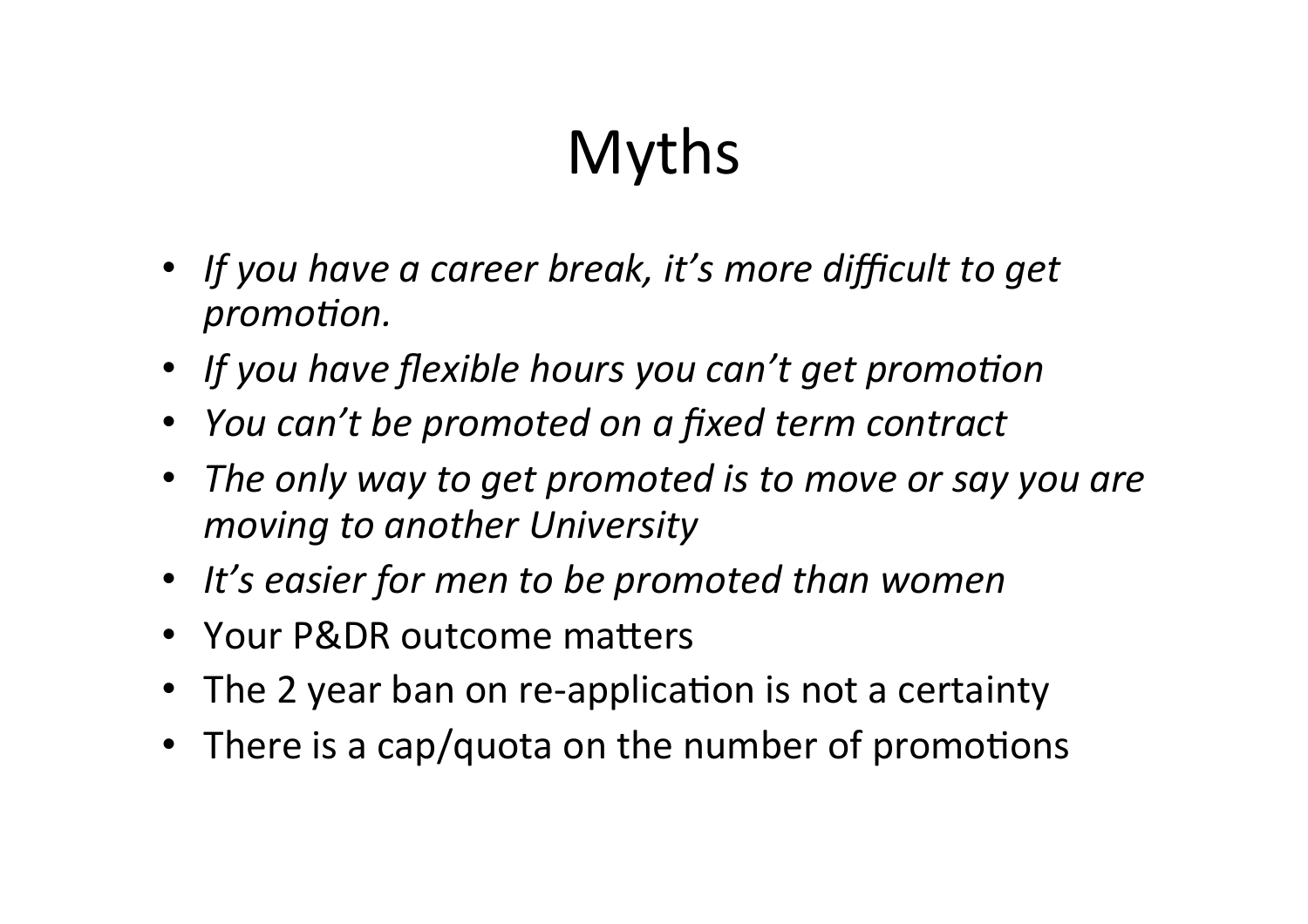# Do's and Don't's

- Ensure PhD supervisory %'s are correct and fair
- Ensure grant ownership %'s are correct and fair
- Do not over-egg anything
- Avoid double-counting
- Don't fiddle the timeframes  $-$  pay careful attention to them
- Seek and manage esteem measures
- Pro-actively manage authorship positions in a fair and reasonable way
- Don't be intimidated
- Don't scrape around too hard for material
- Don't be overly proud, or overly pleading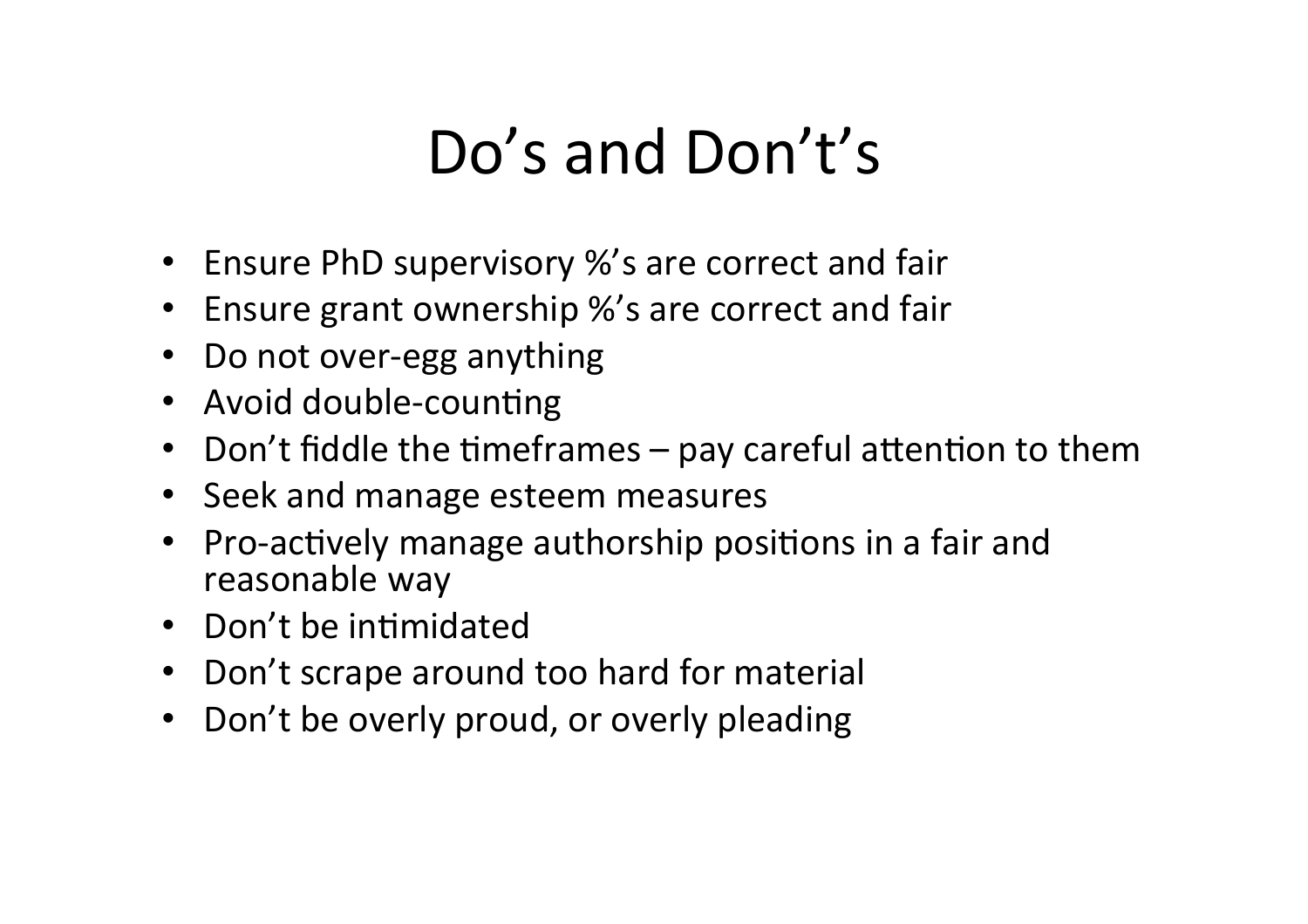### Further comments

- A preponderance means 5 or 6 out of 7
- Real strength in one area will spill-over
- 'Sustained' is a very loose term